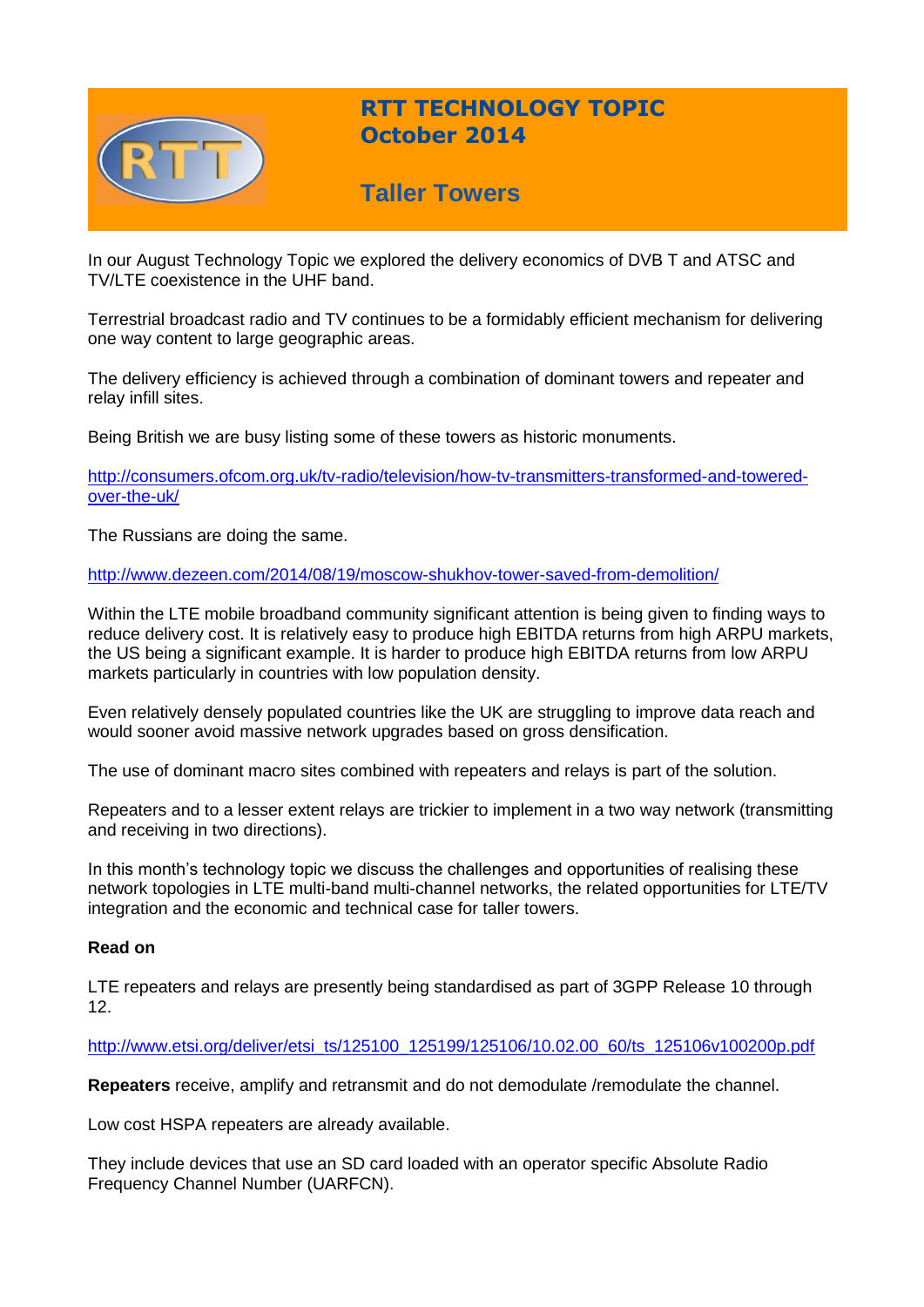This is used to programme the synthesiser and phase lock loop in the transceiver to mix down the 'wanted' 5 MHz channel from the designated pass band for example a 5 MHz channel within the 35 by 35 MHz duplex pass band of Band 8.

**Relays,** specifically Advanced Relays, decode before retransmitting. HSPA and LTE relays use an in band HSPA or LTE in band link to a host e NB (macro base station).

Repeaters apply front end filtering to the pass band and in a direct conversion transceiver translate the wanted modulated channel down to baseband.

The signal to noise of the wanted channel will be directly related to the carrier to noise ratio but will also be affected by the quality of the down conversion process so additional noise will be introduced by the mixing process and LO injection.

Some window mounted domestic repeaters then remix the signal on to a 5 GHz link to communicate with a second indoor unit which then remixes back to baseband.

Repeaters lift the power of the carrier but do not improve the signal to noise ratio. They therefore depend on the noise floor in the pass band being low (as a ratio to the low power carrier). This is often the case in deep rural areas so repeaters can be effective in providing reception a long way from a mast. They are popular and effective in Australia for example.

However when the signal to noise is marginal a repeater will often not help and may make things worse.

A relay does everything that a repeater does but demodulates and re modulates before retransmitting. The demodulator should therefore have a clean-up effect on the signal.

Existing HSPA Repeaters for the domestic market typically support four bands, for example Band 5 (850) and Band 2 (PCS 1900) for the US and Band 8 (900 MHz) and Band 1 (1.9/2.1 GHz) for Europe.

They are however single channel devices so for example will support a single 5 by 5 MHz channel within the Band 1 or Band 8 pass band.

This of course does not matter given that the devices are operator specific but does matter if multiple users want to access multiple operators over the same device.

The commercial reason for this is that the operator will usually have subsidised the device so will not want it used to support other operators.

The technical reason is that single channel support means that the uplink and downlink will be separated by the duplex spacing, for example 45 MHz at 900 MHz whereas multi-channel support means that one user might end up being at the top end of the lower duplex and another user at the bottom end of the upper duplex which means that they will be separated by the duplex gap, for example 10 MHz at 900 MHz

Filtering therefore becomes more difficult.

Similar constraints apply to femtocells.

This is a problem distinct to networks deployed into multichannel pass bands, for example Band 5 or 8 where the channels could be a mix of GSM (200 KHz) and 5 MHz HSPA/LTE.

The duplex filtering and channel filtering must take into account worse case conditions including the channel filtering needed at the edge (or rather four edges) of the duplex pass band.